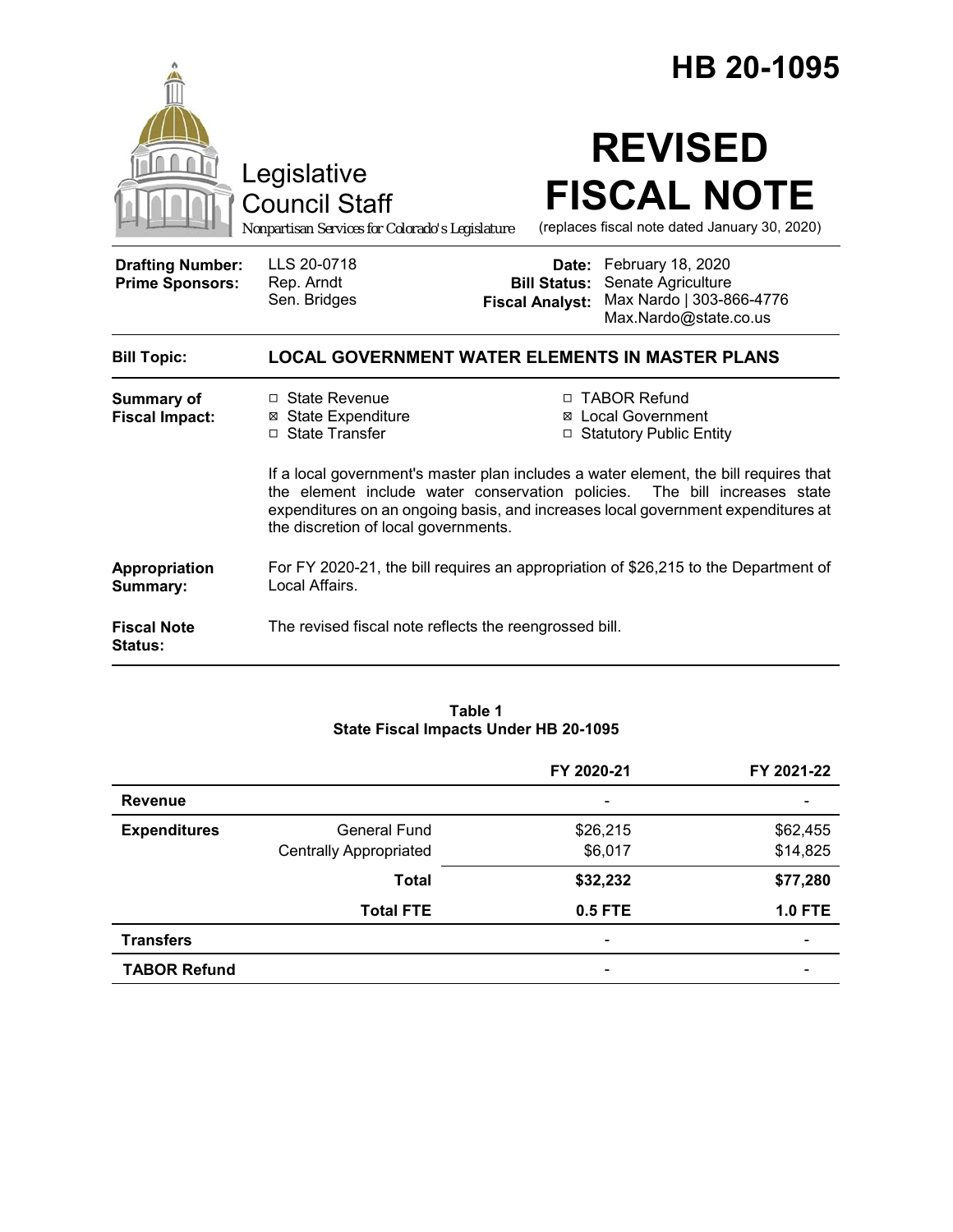February 18, 2020

# **Summary of Legislation**

If a local government's master plan includes a water element, the bill requires that the element include water conservation policies, which may include goals specified in the state water plan, and may also include policies to implement water conservation and other state water plan goals as a condition of development approvals, including subdivisions, planned unit developments, special use permits, and zoning changes.

For local governments with master plans that include water supply elements, water conservation policies must be adopted at the first amending of the master plan occurring after this bill takes effect, but no later than July 1, 2025.

The Department of Local Affairs (DOLA) is authorized to hire one full-time employee to provide educational resources and assistance to municipalities that include water conservation policies in their master plans.

## **State Expenditures**

This bill increases state General Fund expenditures in the DOLA by \$32,232 and 0.5 FTE in FY 2020-21, and \$77,280 and 1.0 FTE in FY 2021-22 and future years. Workload may increase for other state agencies. The impacts are shown in Table 2 and described below.

|                                    |                   | FY 2020-21 | FY 2021-22     |
|------------------------------------|-------------------|------------|----------------|
| <b>Department of Local Affairs</b> |                   |            |                |
| <b>Personal Services</b>           |                   | \$24,066   | \$57,756       |
| <b>Operating Expenses</b>          |                   | \$475      | \$1,350        |
| <b>Travel Mileage</b>              |                   | \$1,674    | \$3,349        |
| Centrally Appropriated Costs*      |                   | \$6,017    | \$14,825       |
|                                    | <b>Total Cost</b> | \$32,232   | \$77,280       |
|                                    | <b>Total FTE</b>  | $0.5$ FTE  | <b>1.0 FTE</b> |

**Table 2 Expenditures Under HB 20-1095**

 *\* Centrally appropriated costs are not included in the bill's appropriation.*

**Department of Local Affairs.** DOLA will fund one staff member at the Community and Economic Development III job class to provide education and assistance to local governments that include water conservation policies in their master plans. Travel costs are based on an assumption of 6,440 miles traveled per year at a rate of \$0.52 per mile. An existing term-limited staff member is performing these duties through the end of 2020; therefore, costs are prorated to reflect a January 1, 2021, start date, in addition to the General Fund paydate shift.

**Department of Natural Resources.** Workload may increase to provide information to local governments about the state water plan and conservation practices. This workload is expected to be minimal and can be accomplished within existing appropriations.